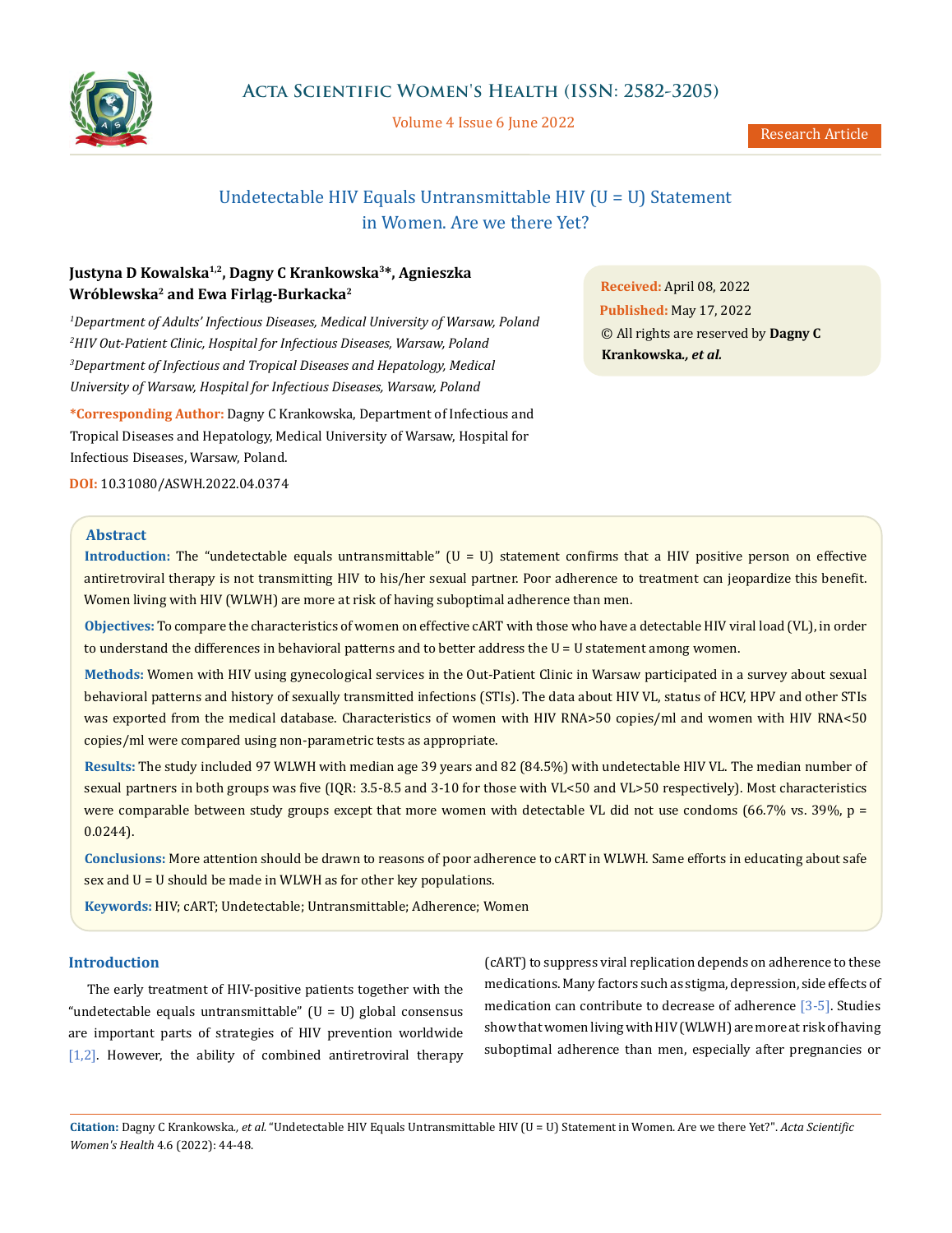during menopause  $[6-10]$ . Meanwhile as they are sexually active, they might acquire other sexually transmitted infections (STIs) and thus have an increased risk of HIV transmission  $[11]$ .

The objective of this study was to compare the characteristics of women with effective cART defined as HIV viral load (VL) below 50 copies/ml with those who have a detectable HIV VL, thus suboptimal adherence, in order to understand the differences in behavioral patterns of these groups, and to better address the U = U statement among women.

### **Material and Methods**

All WLWH being under the care of the HIV Out-Patient Clinic in Warsaw were eligible for the study. All women who consented to participate in the study filled in a study questionnaire focusing on sexual behavioral patterns, history of STIs, partner HIV status. Data on cART and the most recent laboratory values were extracted from the electronic medical database. In terms of laboratory methods for HIV RNA Abbott Real Time HIV-1 test was used, for HCV RNA Abbott Real Time HCV test and for HPV DNA the HPV Genotypes 14 Real-TM Quant kit were used. Moreover, the infection of *C. trachomatis* and *N. gonnorhea* were detected by Gene Xpert CT/NG test (cervicovaginal lavage) and syphilis was diagnosed by the RPR Carbon Latex test (blood serum).

In statistical analyses the characteristics of women with HIV RNA>50 copies/ml and women with HIV RNA<50 copies/ml were compared using non-parametric tests as appropriate. All tests of significance were two-sided and type I error rate was 5%. A confidence interval (CI) of 95% was accepted. All analyses were performed using SAS version 9.1 (SAS Institute, Cary, NC). The study obtained approval from the Bioethical Committee of the Medical University of Warsaw.

#### **Results**

The study included 97 WLWH with median age 39 (IQR: 35-45) years. Out of the 97 patients 82 (84.5%) were infected with HIV through heterosexual contacts, 13 (12.6%) through intravenous drug usage (IDU). The patients had a median of 10 (IQR: 3-15) years in HIV care and had a median of 598 CD4 (IQR: 404-760)  $cells/µl.$  All women claimed to be on  $cART$  but 15 of them had detectable VL with a median of 23 931 (IQR: 4 013-83 587) copies/ ml. Six of these (40%) had suboptimal adherence, one of them took cART only during pregnancies. The most commonly used cART regimen was boosted protease inhibitors 45 (46.3%) and integrase inhibitors-based 39 (40.2%).

Thirty-one (32%) patients had a HIV positive partner, ten (10.3%) did not know the HIV status of their partner and four of these women had a detectable VL. Two women did not answer to this question, but they had an undetectable VL. The rest ( $n = 54$ , 56%) had a partner without HIV and four of these women had a detectable viral load.

The same percentage of women in both groups declared being in a stable relationship ( $p = 0.206$ ). The number of sexual partners per participant of the survey did not differ much between women with detectable and undetectable VL (median in both groups was 5 partners). Twenty-five percent of women with undetectable viral load had more than 10 sexual partners, and 25% of women with detectable viral had more than 7 sexual partners. Women with detectable viral load were statistically significantly less often using condoms (66.7%) than women with undetectable viral load (39%), ( $p = 0.0244$ ). Thirty women responded that they either use condoms "sometimes" or "often". There was no statistically significant difference between type of sexual behavioral or its pattern between these two groups. Similar numbers of women in both groups declared having oral and/or anal sex. Data on sexual behavioral patterns, use of condoms, partner HIV status of participants are shown in table 1.

 Out of the 97 women 45 (46.4%) were HPV positive, with a greater prevalence in the group of patients with detectable viral load in comparison with those with undetectable viral load (73.3% vs.  $41.5\%$ ,  $p = 0.0194$ ). HCV RNA was positive in both groups with similar frequency (32.9% vs. 20%;  $p = 0.148$ ). Data on the prevalence of HPV and HCV is shown in table 1. Four patients had another STI (chlamydia, gonorrhea, HSV or syphilis) and all of these patients had an undetectable viral load.

#### **Discussion**

Many studies have demonstrated that early initiation of antiretroviral therapy reduces rates of sexual transmission of HIV [1,12]. Based on the studies, the international recommendations about HIV treatment have been changed to starting cART at

**Citation:** Dagny C Krankowska*., et al.* "Undetectable HIV Equals Untransmittable HIV (U = U) Statement in Women. Are we there Yet?". *Acta Scientific Women's Health* 4.6 (2022): 44-48.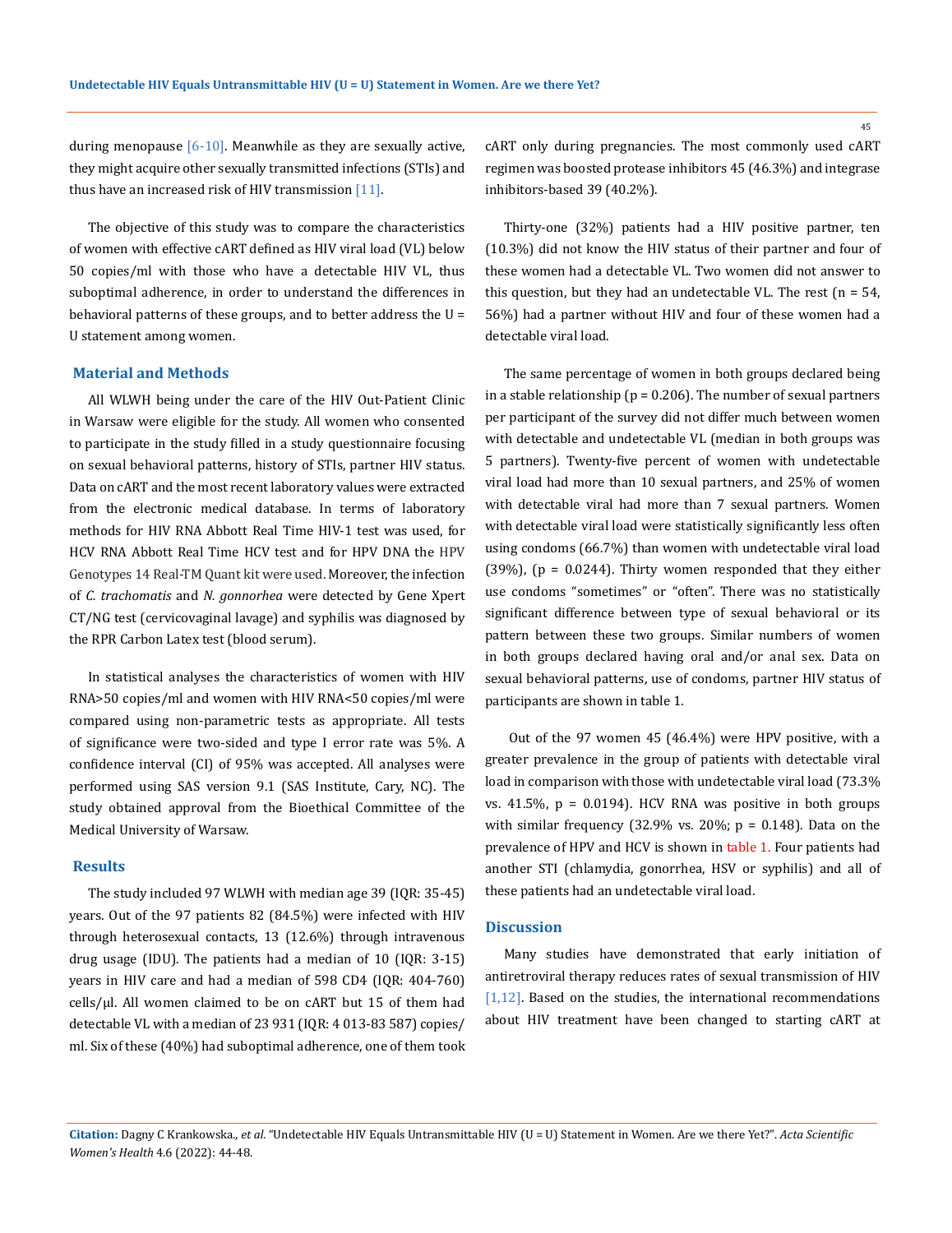|                                                       |           | VL<50 copies/ml<br>$N = 82$ | VL>50 copies/ml<br>$N = 15$ | p-value |
|-------------------------------------------------------|-----------|-----------------------------|-----------------------------|---------|
| Nr of sexual partners ever, median<br>(IQR)           |           | $5(3-10)$                   | $5(3-10)$                   | 0.784   |
| Nr of sexual partners (last 3 months)<br>median (IQR) |           | $1(0-1)$                    | $1(0-1)$                    | 0.223   |
| Condoms $n\binom{0}{0}$                               | Always    | 22 (26.8)                   | 3(33.3)                     | 0.0244  |
|                                                       | Never     | 32 (39)                     | 10 (66.7)                   |         |
|                                                       | Sometimes | 22 (26.8)                   | 2(13.3)                     |         |
|                                                       | Often     | 6(7.3)                      | $\mathbf{0}$                |         |
| Oral sex $n\lceil\% \rceil$                           |           | 27 (32.9)                   | 4(26.6)                     | 0.218   |
| Anal sex $n\lceil\!\sqrt{6}\rceil$                    |           | 11 (13.4)                   | 2(13.3)                     | 0.315   |
| In stable relation $n\frac{1}{6}$                     |           | 48 (58.5)                   | 8(53.3)                     | 0.206   |
| Partner HIV-positive, n(%)                            |           | 25 (30.4)                   | 7(46.6)                     | 0.036   |
| HCV RNA positive $n\frac{1}{6}$                       |           | 27 (32.9)                   | 3(20)                       | 0.148   |
| HPV DNA positive $n\frac{1}{6}$                       |           | 34 (41.5)                   | 11(73.3)                    | 0.0194  |

**Table 1:** Characteristics of sexual behavioral patterns, use of condoms, partner HIV status of women participating in the study.

the time of HIV diagnosis and irrespectively of CD4 cell count. The "treatment as prevention" (TasP) has become basis of HIV prevention strategies worldwide. Following the large studies carried out between 2007 and 2016 among serodiscordant couples it was demonstrated that condomless sex did not result in HIV transmission if the HIV-positive partner was using suppressive  $cART [1,13,14]$ . But for the "undetectable to equal untransmittable" (U = U) adherence plays a crucial role.

So far, only 59% of people living with HIV worldwide have undetectable levels of the virus  $[15]$ . In Poland it has been shown that over 90% of patients on cART are virologically suppressed. But when we analyze these data separately for women and men, we can see that in Poland less women than men have achieved undetectable viral load <50 copies/ml (89,25% vs. 91,02% for women and men respectively) [16].

In our study, which analyzed only women, 84% of participants had undetectable viral load (<50 copies/ml). Over 15% of women had detectable viral load but only six of these patients declared suboptimal adherence. Moreover, women with detectable VL were more likely not to use condoms during sex. In a study by Okoli., *et al*. 66.5% of 2389 PLVH participating in the survey reported ever discussing U = U with their healthcare provider. Those who discussed the  $U = U$  statement had lower odds of suboptimal adherence and detectable viral load [17]. It is important that the patient is not only aware of the medical consequences of nonadherence but is also aware of the motivations for non-adherence. Naming the reasons of non-adherence might allow the medical personnel to help the patient to improve the adherence.

 In 2019 of 38 million people living with HIV 19,2 million were women (51%). Even though globally more women than men are receiving antiretroviral treatment (73 vs. 61%) women have lower adherence rates of cART than men [6,7]. In fact, women were identified as hard to reach population at each continuum of care in Central and South Eastern Europe  $[18]$ . There are many reasons for non-adherence and they change with time. Literature divides nonadherence to "intentional" and "unintentional" [19]. "Simply forgetting" remains one of the most frequently stated reasons of nonadherence [3,20,21]. Among other reasons of nonadherence Okonsky., *et al*. identified: "problems taking pills at a specified time", "too busy with other things". Stigma around HIV is still an important factor for suboptimal adherence of cART and engagement in medical care among WLWH [22]. More gender specific reasons for non-adherence include pregnancies, severe menopausal symptoms and depression [9,10,23]. More attention should be drawn to diagnosing and treating menopause in WLWH.

**Citation:** Dagny C Krankowska*., et al.* "Undetectable HIV Equals Untransmittable HIV (U = U) Statement in Women. Are we there Yet?". *Acta Scientific Women's Health* 4.6 (2022): 44-48.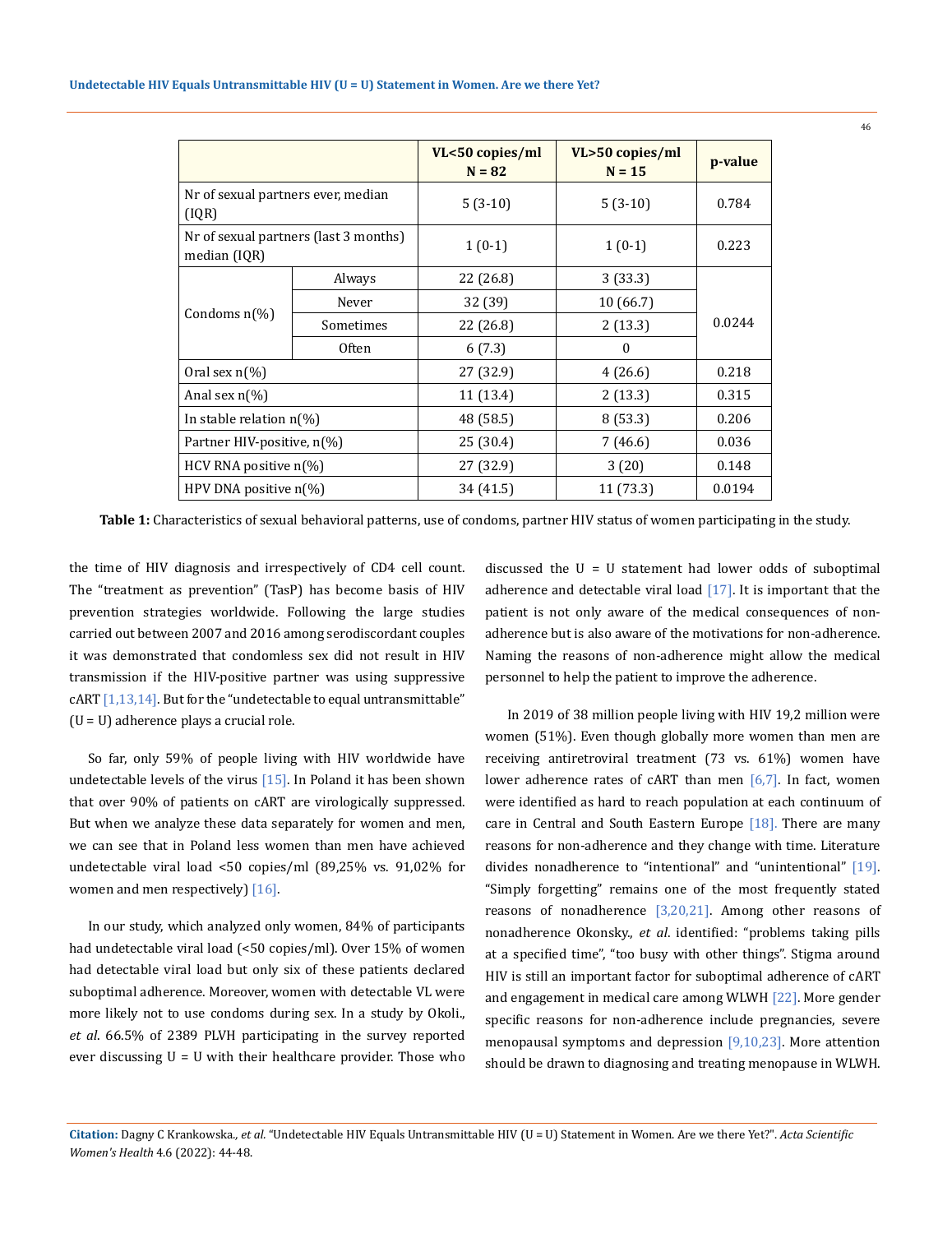Recent studies demonstrate that menopause can appear earlier in women living with HIV than in women without HIV [24]. The cooperation between gynecologists and infectious diseases specialists is crucial, especially in the time of pregnancy, postpartum and menopause of a female patient with HIV.

Recently with less side effects of antiretroviral medication, "wanting to avoid side effects" is less frequently an explanation of nonadherence. Heroin use, once a popular factor associated with worse adherence among women, is now less of an issue. Many studies have shown that single tablet regiments (STRs) are associated with higher adherence to antiretroviral treatment  $[25]$ .

 In our study the median number of sexual partners in both groups was five, but the number of sexual partners in last three months was much lower. There is no data about the median number of sexual partners in Polish women without HIV. Education about safe sex is a crucial element of HIV prevention strategy. The fact that in our study women with detectable viral load were less often using condoms than women with undetectable VL (26.8%) may reflect the underestimation of the significance of the statement about  $U = U$  among women. This may reflect lesser efforts in informing WLWH on U = U statement than other patient groups. Same education efforts should be taken for WLWH as they are for men having sex with men. It is important to note that only one woman was infected with *Chlamydia trachomatis*. This correlates well with low number of sexual partners in a lifetime and with our earlier findings and indicates that most WLWH are in stable relationship  $[26]$ . In terms of cervical cancer prophylaxis, in our study all women had both the HPV screening and cytology done, and almost half (46.4%) of all participants tested HPV-positive which reminds us that HIV positive women are at increased risk of HPV acquisition and therefore should be regularly screened. As mentioned in our earlier work, barriers to cancer screening still exist and gynaecological care should be integrated into the HIV care [27].

 There are important limitations of this study which need to be mentioned. First of all, our study had a small sample size. Secondly, we cannot control for selection bias, as only women using gynecological services were included in this study. As women consulted both by gynaecologist and HIV clinician might have better education, we could underestimate the number of women unaware of the relation between VL and sexual behaviours. Finally, we were not able to compare our findings with general Polish population.

#### **Conclusions**

Women living with HIV lead an active sex life with both HIVpositive and HIV-negative partners. Our study shows that the majority of sexual behaviours of women with detectable VL do not differ much from that of the women with undetectable VL (similar number of sexual partners, similar type of sexual act). But an important difference is that women with detectable VL were more likely not to use condoms during sex. The poor adherence to cART and lack of use of condoms can pose a risk of HIV transmission. More attention should be drawn to reasons of poor adherence to cART in WLWH. Reducing HIV-related stigma is an important element of achieving viral suppression. Early detection and treatment of depression and severe menopause symptoms might lead to improvement of adherence of cART. Same efforts in educating about safe sex and about  $U = U$  should be made in WLWH as they are in key populations. Where possible and feasible the gynecological services should be integrated in the HIV care of women.

### **Bibliography**

- 1. Cohen MS., *et al*[. "Antiretroviral Therapy for the Prevention](https://www.nejm.org/doi/full/10.1056/nejmoa1600693)  of HIV-1 Transmission". *[The New England Journal of Medicine](https://www.nejm.org/doi/full/10.1056/nejmoa1600693)*  [375.9 \(2016\): 830-839.](https://www.nejm.org/doi/full/10.1056/nejmoa1600693)
- 2. Prevention Access Campaign. Prevention Access Campaign website (2020).
- 3. Okonsky J., *et al*[. "Appreciating Reasons for Nonadherence in](https://www.ncbi.nlm.nih.gov/pmc/articles/PMC4286531/)  women". *[Health Care Women International](https://www.ncbi.nlm.nih.gov/pmc/articles/PMC4286531/)* 36.9 (2015): 1007- [1025.](https://www.ncbi.nlm.nih.gov/pmc/articles/PMC4286531/)
- 4. Tsega B., *et al*[. "Determinants of non-adherence to antiretroviral](https://pubmed.ncbi.nlm.nih.gov/25784793/)  [therapy in adult hospitalized patients, Northwest Ethiopia".](https://pubmed.ncbi.nlm.nih.gov/25784793/)  *[Patient Preference and Adherence](https://pubmed.ncbi.nlm.nih.gov/25784793/)* 9 (2015): 373-380.
- 5. Hadayye RS., *et al*[. "Assessment of adherence and factors](https://pubmed.ncbi.nlm.nih.gov/32670941/)  [contributing to non-adherence among patients on anti](https://pubmed.ncbi.nlm.nih.gov/32670941/)[retroviral therapy in a tertiary care hospital: A cross sectional](https://pubmed.ncbi.nlm.nih.gov/32670941/)  study". *[Journal of Family Medicine and Primary Care](https://pubmed.ncbi.nlm.nih.gov/32670941/)* 9.4 (2020): [1921-1926.](https://pubmed.ncbi.nlm.nih.gov/32670941/)
- 6. [WHO. "Latest HIV estimates and updates on HIV policies](https://www.who.int/docs/default-source/hiv-hq/presentation-international-aids-conference-)  [uptake". July \(2020\).](https://www.who.int/docs/default-source/hiv-hq/presentation-international-aids-conference-)

47

**Citation:** Dagny C Krankowska*., et al.* "Undetectable HIV Equals Untransmittable HIV (U = U) Statement in Women. Are we there Yet?". *Acta Scientific Women's Health* 4.6 (2022): 44-48.